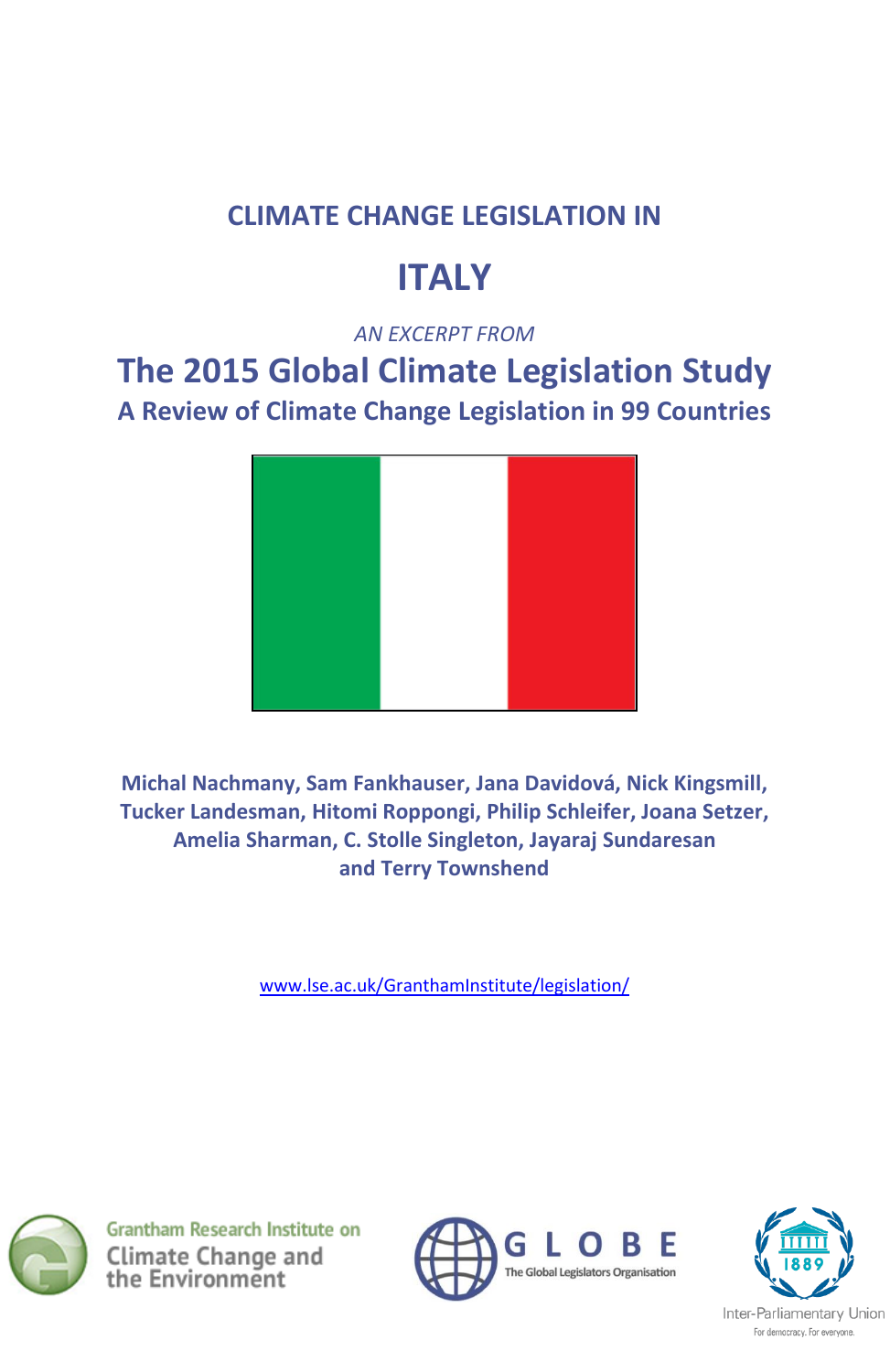## **Italy**

### **Legislative Process**

Italy has a bicameral parliamentary system. The Lower House is the Chamber of Deputies and the Upper House is the Senate. The last parliamentary election was held in February 2013; the next is scheduled for 2018.

For a text to become law, it must receive the vote of both Houses independently. A bill is discussed in one of the Houses, amended, and approved or rejected. If approved, it is passed to the other House, which can amend it and approve or reject it. A law currently under scrutiny by the Parliament could differentiate the roles of the two Houses in the future.

Laws may be applied directly, or require the government to issue a regulation to indicate how they should be enforced, or how citizens should ask for what they are entitled to. Regulations can be updated more quickly than laws, which have to go through Parliament, but they cannot always be used. Some legal matters are reserved to laws, and most regulations have to be authorised by a specific law. A regulation may be: a Presidential Decree, a Decree from the President of the Council of Ministers, or a Ministerial Decree. The Presidential Decree is the most common and does not usually require prior authorisation by a law.

The Constitution reserves some matters to the regions and the laws of the Republic may delegate power to the regions to issue norms for enforcement.

### **Approach to Climate Change**

Soon after Kyoto ratification, the Inter-Ministerial Committee on Economic Planning (CIPE) established guidelines for national policies and measures to reduce GHG emissions. These provisions were later confirmed by several pieces of legislation. Industry organisations, environmental NGOs and other groups concluded the Voluntary Climate Pact with the government (1999), under which they agreed to curb  $CO<sub>2</sub>$  emissions. A fund for the reduction of atmospheric emissions and the promotion of energy efficiency and sustainable energy sources was established in 2000, financed from 3% of the receipts accruing from the carbon tax until 2002, when the carbon tax law ended.

In 2002, the Environment Ministry released the government's strategy to cut GHG emissions. The plan relies on the Kyoto Protocol's three flexible mechanisms of emissions trading and joint projects with other countries to deliver over half of the required emissions cuts. Several plans, including a reforestation plan, are the basis of this strategy. For the most part, they have yet to be implemented. The Inter-Ministerial Technical Committee for GHG emissions (CTE) was also established in 2002. In 2007 the CIPE adopted a further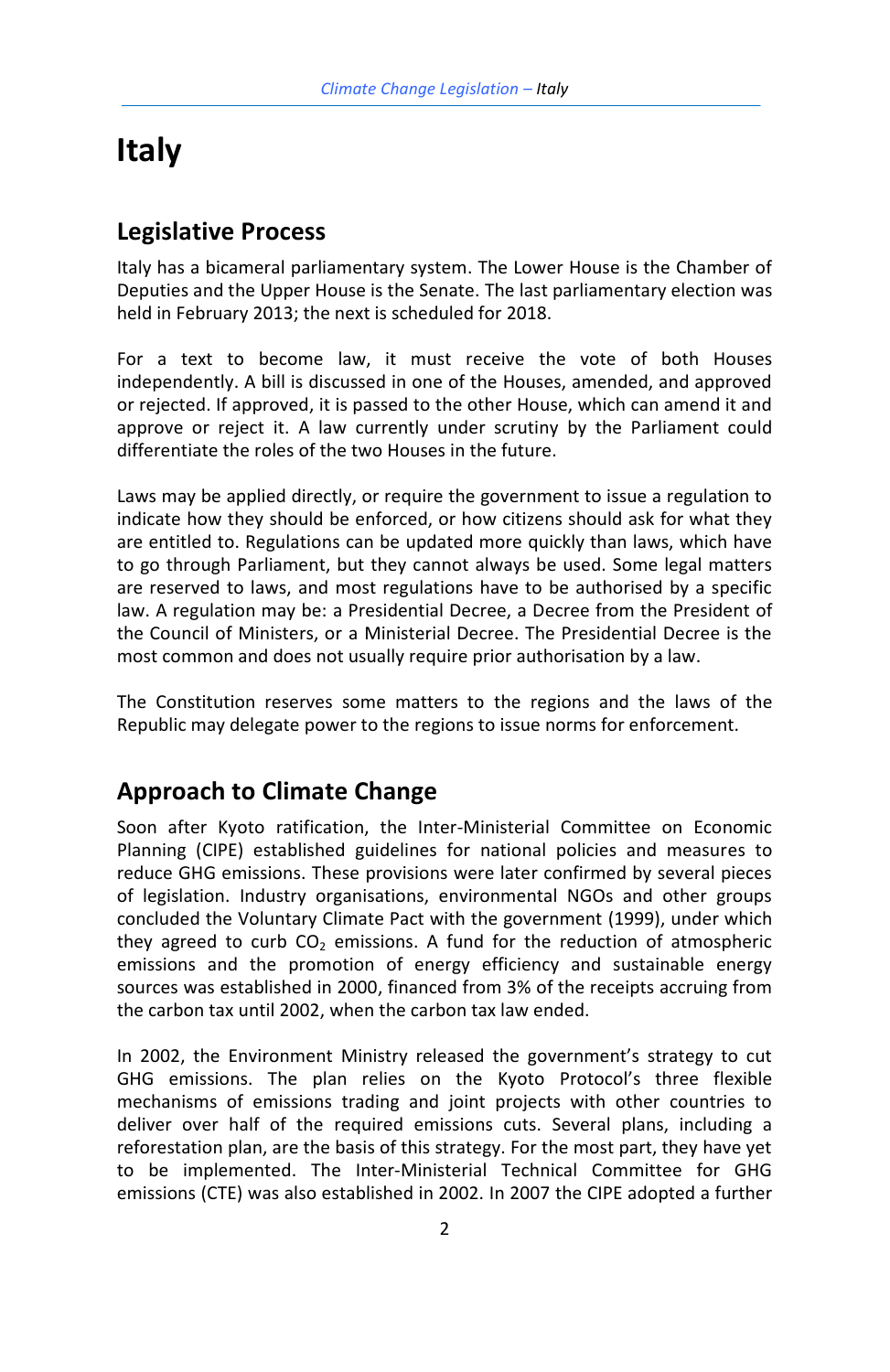deliberation providing guidance to update the national strategy (Climate Change Action Plan). The latest CIPE deliberation was adopted in 2013 in order to enable Italy to contribute to achieving the Kyoto Protocol target and commitments set by the EU.

#### **Energy Supply**

The key energy policy document is the National Energy Strategy, adopted in 2013. It has a double time horizon (2020 and 2050) and aims to improve the competitiveness of the energy system and environmental sustainability. It aims to achieve four main targets by 2020: reducing energy costs by aligning prices with EU levels (national savings on electricity and gas estimated at approximately EUR9bn (USD11.3bn) per year); exceeding the European targets set out in the 2020 European Climate-Energy package (reducing GHG emissions by 21% compared with 2005, reducing primary energy consumption by 24% compared with the business as usual scenario, and achieving a 19-20% share of renewable energy in gross final consumption); improving security of supply, reducing dependency on energy imports by about EUR14bn (USD17.6bn) per year; boosting growth and employment by mobilising investments of EUR170bn – EUR180bn (USD213bn – USD225.9bn) by 2020, both in traditional sectors and in the green economy. A National Renewable Energy Action Plan was elaborated in 2009 in line with EU targets.

Since 2007, a feed-in tariff (FiT) has been offered to solar PV plants. The FiT is paid on the basis of the amount of energy produced and dispatched, and it is granted for a 20-year period. Rules governing the FiT are set out in the Conto Energia legislation, which is updated periodically by the legislature.

Since 2002, energy plants fuelled by other types of RES (wind, biomass, etc.) qualify for an incentive regime based on green certificates (GCs), which are issued by the GSE, traded between operators on a dedicated market, and surrendered to GSE at a fixed price. The GC scheme aims to increase the share of renewable energy in energy supply and reduce energy dependence. From 2016 the GC regime will be replaced by a dedicated FiT, calculated on the basis of the average price for the sale of electricity during the relevant year. To keep supporting plants already benefiting from incentives while ensuring long-term sustainability of the support system, further changes were introduced early in 2014 by the 'Destinazione Italia Decree', including lower guaranteed minimum prices and higher taxation for industrial renewable producers.

#### **Energy demand**

Energy demand policy was updated by the National Energy Strategy (NES, 2013), which lays down the key targets for energy demand management and aims to exceed targets in the 2020 European Climate-Energy package). The targets include: reducing primary energy consumption by 24% by 2020 compared with the business as usual scenario and reducing primary consumption by 17-26% by 2050 compared to 2010, by decoupling economic growth from energy consumption. Efforts in building and transport are identified as critical.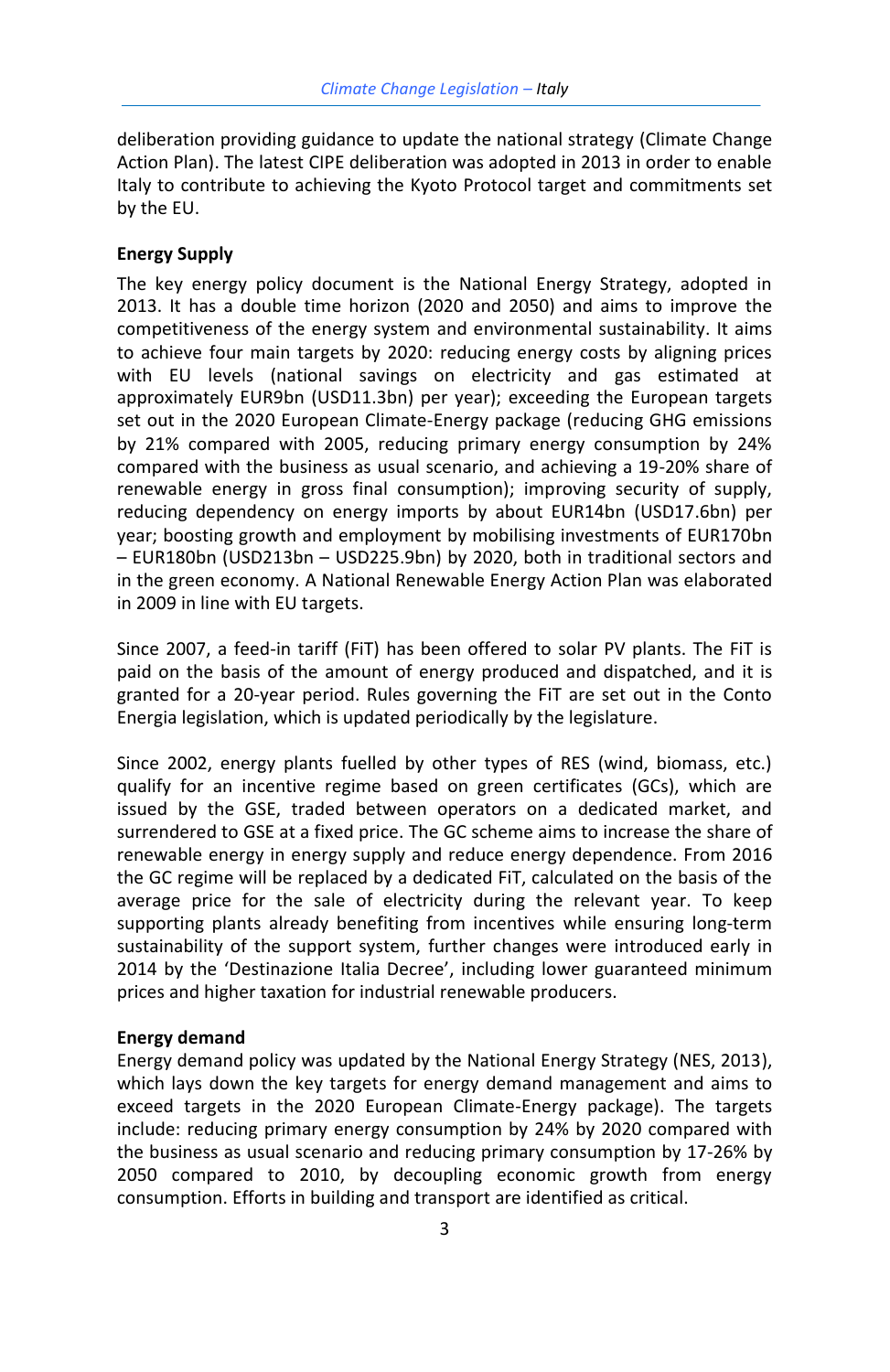In accordance with EU rules, Italy has been elaborating National Energy Efficiency Action Plans since 2007. The latest version of the Plan was published in July 2014. The proposed measures in the residential, services, industry and transport sectors aim to achieve a primary energy saving target of 20.05% by 2020. Minimum energy efficiency standards have been introduced, principally following the requirements of the Ecodesign and the Energy Performance of Buildings Directives. Tax deductions for upgrading buildings were introduced by the Budget Law 2007 and have helped to generate savings in excess of 0.86 Mtoe/year, corresponding to more than 2 million tonnes/year of avoided CO2 emissions. A White Certificate energy efficiency obligation scheme was established in 2005 and has been expanded, most recently in 2014 to include telecommunications, water distribution, and transport. 'Thermal account', has been operational since 2013. This is the first nationwide direct incentive scheme for renewable thermal energy generation and the first direct scheme encouraging public authorities to implement energy efficiency actions in buildings and technical installations.

The Reorganisation of Energy Sector Regulation (2004) devolved power to regions to promote energy efficiency and renewable energy sources while maintaining the national scale of such promotion. The Budget Laws of 2007, 2008 and 2010 provide for fiscal incentives and financial measures to improve energy efficiency and abate emissions. These include the opportunity for municipalities to reduce real estate tax to buildings equipped with renewable energy installations (2008) and creation of a special fund to support the implementation of energy efficiency targets (2010).

#### **Carbon pricing**

Italy implemented the EU ETS in 2006. It has committed, with 12 other EU members, to return 50% of ETS revenues allocated to climate and energy efficiency programmes. Thus, the Budget Law 2007 established the "Revolving fund for Kyoto". It provides EUR200m (USD251m) annually to finance measures to promote GHG emission reductions through loans for energy efficiency (incl. buildings), distributed generation and small scale renewable generation.

#### **Transportation**

A number of national and regional incentives promote cleaner transportation and vehicles. In 2000, an Environment Ministry decree created incentives to encourage car-sharing. In 2004, the Ministry of Environment set up a programme that will reimburse city governments up to 65% of the cost of adding environmentally friendly vehicles to each city's fleet.

Policies on biofuels build on various regional incentives as well as the Biomass Fuels National Plan (2000, PROBIO), which aims to promote the deployment of biomass to replace fossil fuels through incentive systems. In 2005, a national indicative target was established of 2.5% of substitution of traditional fuels with biofuels by the end of 2010, increased to 5.75% in 2007. Today, Italy is Europe's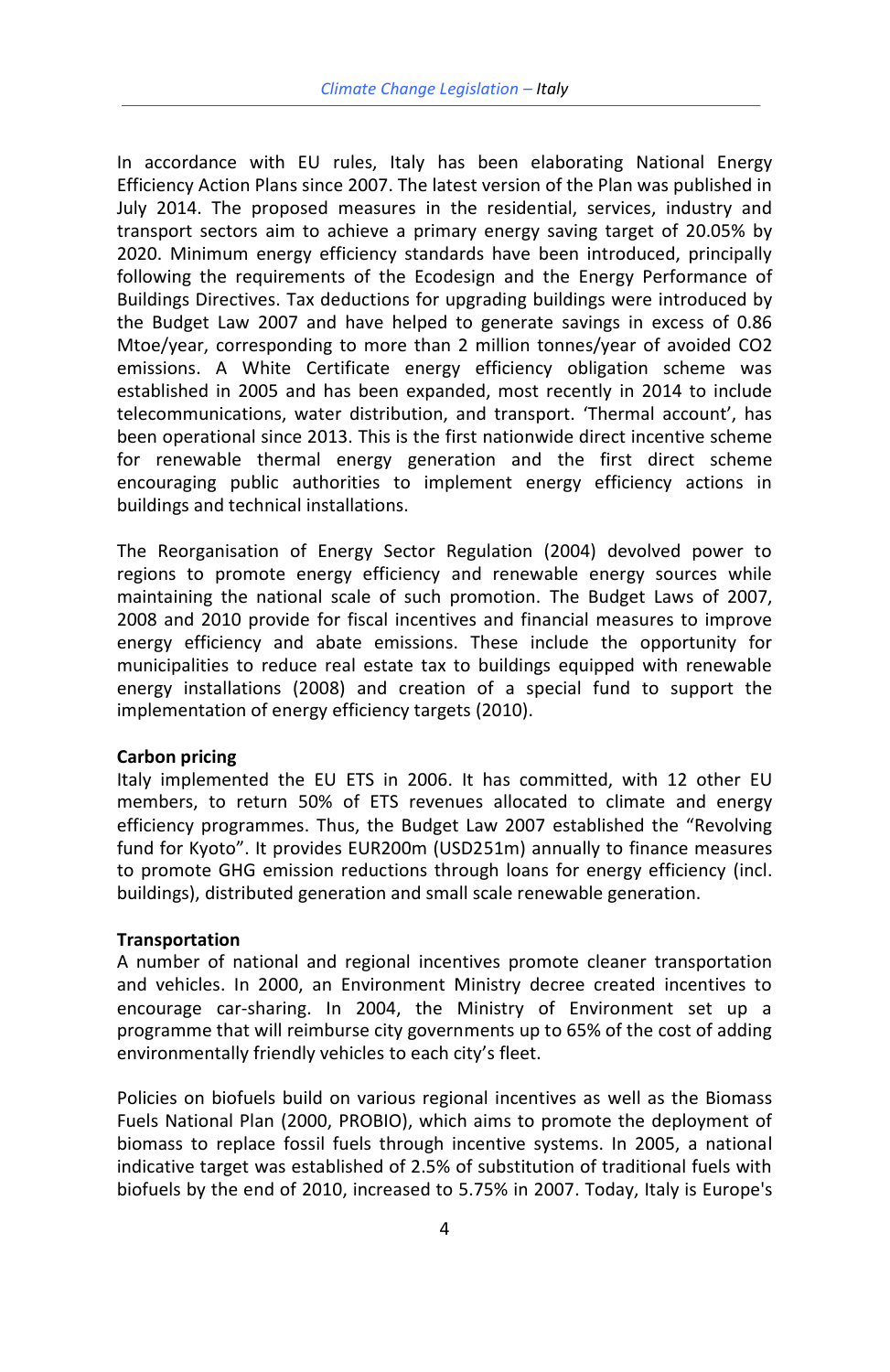fourth-biggest producer of biodiesel, with a capacity of approximately 2.2mt per year. It is set to mandate the use of advanced biofuels in cars and trucks. A Decree issued in October 2014 introduced an obligation for fuel suppliers to have at least 0.6% advanced biofuels (derived from substances such as algae, waste, or agricultural residues) in petrol and diesel from 1 January 2018, 0.8% from 1 January 2020 and 1% from 1 January 2022.

#### **REDD+ and LULUCF**

Italy participates in REDD+ by funding international projects directly or through the GEF, in countries such as Bolivia, Ecuador, China, Albania and Indonesia. The projects focus mainly on creating protected areas, managing forests to reduce wildfires or promoting sustainable agriculture.

#### **Adaptation**

The Ministry for the Environment, Land and Sea's National Strategy for Adaptation to Climate Change is being finalised. The focus is on the integration of adaptation into different sectoral policies (so far the National plan for water use, 2005; National Strategic Plan for Rural Development 2007-2013; White Paper of the Ministry for Agriculture on "Challenges and opportunities of the rural development in adapting and mitigating climate change", 2011). Regional governments are responsible for the implementation of local adaptation action plans.

| Name of law | Law Decree no. 145/20131 (the 'Destinazione Italia Decree')                                                                                                                                                                                                                                             |
|-------------|---------------------------------------------------------------------------------------------------------------------------------------------------------------------------------------------------------------------------------------------------------------------------------------------------------|
| Date        | 2014                                                                                                                                                                                                                                                                                                    |
| Summary     | This Decree introduces an optional incentive system for existing plants and new rules for<br>plants benefiting from incentives based on electricity rates.                                                                                                                                              |
|             | Among others, the Decree presents a new optional incentive scheme to certain renewable<br>electricity producers. Producers owning power plants that have already obtained green<br>certificates and/or all-inclusive tariffs, may do one of the following:                                              |
|             | Continue to benefit from their existing incentive scheme over the remaining<br>original period. If so, for 10 years after the end of the original incentive period,<br>any new initiative on the same site will not benefit from further incentives,<br>including dedicated withdrawal and net-metering |
|             | Restructure their existing incentive scheme. In this case, the existing incentive is<br>reduced by a percentage which differs according to the type of plant, while the<br>incentive period is extended by 7 years.                                                                                     |
|             | This rule does not apply to power plants which benefit from:                                                                                                                                                                                                                                            |
|             | CIP 6 incentives scheme ;                                                                                                                                                                                                                                                                               |
|             | Incentives available under the FER Decree, with the exception of those covered<br>by the interim regime.                                                                                                                                                                                                |

### *Italy: Legislative portfolio*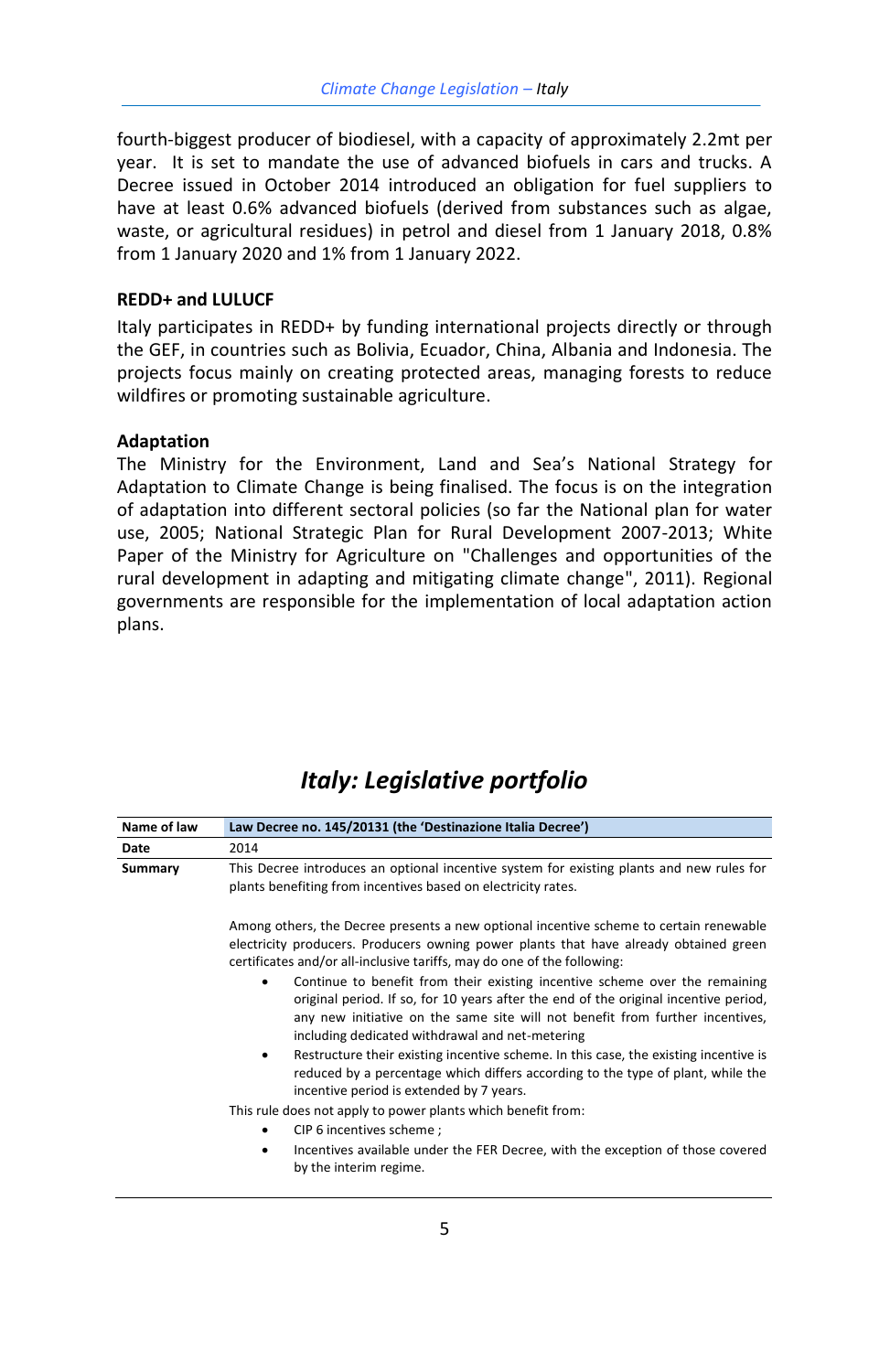Additional measures include:

- Reinforcing the Ecobonus: Tax incentives for the energy efficiency of buildings have been extended, and the deduction has been raised to 65%. The 50% deduction for building refurbishment has been extended, widening its sphere of application to several types of furnishings and home appliances
- Enhancing the "White Certificate" (or Energy Saving Certificates ESC) mechanism, prevalently applied to the industrial and service sectors, and promoting infrastructure energy saving in sectors that have been neglected up to now (ITC, water distribution network, transports)

| Name of law | Law no. 116, ratifying with amendments the Law Decree no. 91 of 24 June 2014 on<br>"Urgent provisions for the agricultural sector, environment, company development and,<br>inter alia, reduction of energy bills"                                                                                                   |
|-------------|----------------------------------------------------------------------------------------------------------------------------------------------------------------------------------------------------------------------------------------------------------------------------------------------------------------------|
| Date        | 20 August 2014                                                                                                                                                                                                                                                                                                       |
| Summary     | The Law ratifies with amendments the Law Decree on "Urgent provisions for the<br>agricultural sector, environment, company development and reduction of energy bills" and<br>lays down new provisions on feed-in-tariffs for photovoltaic and other renewables sources<br>plants.                                    |
|             | It regulates the restructuration of feed-in tariffs for photovoltaic plants (capacity > 200<br>kW). Starting from 1st January 2015, the feed-in-tariffs are to be paid based on one of the<br>following three options, to be selected by the owner of the plant:                                                     |
|             | a) Current feed-in-tariffs will be reduced depending on the actual remaining period of life<br>of the plant (from 25% for 12 years remaining to 17% for more than 19 years remaining)<br>and distributed over a period of 24 years starting from the grid connection date instead of<br>20 years                     |
|             | b) The fixed reduction of feed-in-tariffs, when the owner of the plant can opt for a<br>reduction of the current feed-in-tariffs by a fixed percentage over the 20-year period (same<br>as before). The Law now provides for the following different percentages, depending on<br>the nominal capacity of the plant: |
|             | 6% for plants with nominal capacity with nominal capacity of 200 - 500kW;<br>7% for plants with nominal capacity with nominal capacity of 500 - 900kW;<br>8% for plants with nominal capacity above 900 kW.                                                                                                          |
|             | c) The variable restructuration of feed-in-tariffs, which provides for current feed-in-tariffs<br>to be reduced initially by a certain percentage and increased, by the same amount, at a<br>later stage. The aim of introducing such option is to ensure annual savings of EUR600m<br>(USD753m) over 2015-2019.     |
|             | In addition, the Law provides that owners can sell up to 80% of their expected future feed-<br>in-tariffs to a third investor (selected among European leading financial operators through<br>competitive tenders).                                                                                                  |

| Name of law | Energy efficient buildings and biofuel standards (2010 Finance Law)                                                                                                                                                                                                                                                                                                                                                                                                                                                                                                                            |
|-------------|------------------------------------------------------------------------------------------------------------------------------------------------------------------------------------------------------------------------------------------------------------------------------------------------------------------------------------------------------------------------------------------------------------------------------------------------------------------------------------------------------------------------------------------------------------------------------------------------|
| Date        | 2010                                                                                                                                                                                                                                                                                                                                                                                                                                                                                                                                                                                           |
| Summary     | The Finance law 2010 provides incentives for energy efficient buildings and the use of<br>biofuel. Fossil fuels are subject to specific excise duties on the basis of weight or volume<br>units. Biofuels are incentivised through a reduction of this excise duty. In particular, the<br>Budget Law 2010 defines a maximum of 18,000 tonnes of biofuels that can benefit from<br>this reduction. Italian legislation also stipulates that fossil fuel producers should annually<br>supply a minimum quota of biofuels based on the total amount of fuel supplied during the<br>previous year. |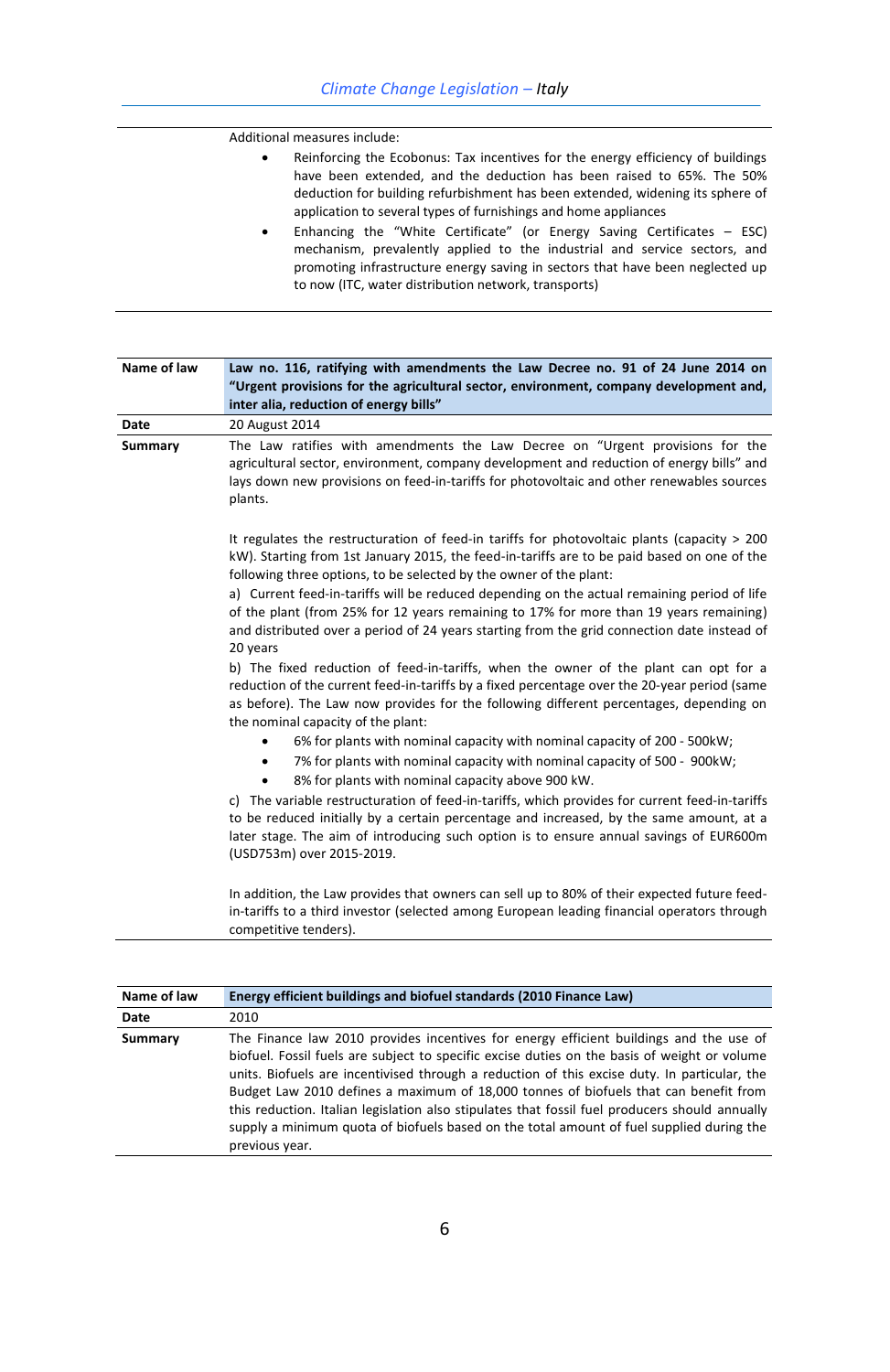| Name of law | Law concerning anti-crisis measures: energy provisions (Law no. 102)                                                                                                                                                                                                                                              |
|-------------|-------------------------------------------------------------------------------------------------------------------------------------------------------------------------------------------------------------------------------------------------------------------------------------------------------------------|
| Date        | 3 August 2009                                                                                                                                                                                                                                                                                                     |
| Summary     | The Law is designed to accelerate the deployment of more advanced, efficient and energy-<br>saving technologies. While the law does not specify energy performance thresholds for the<br>equipment, the measure aims to encourage the replacement of existing equipment with<br>newer, more efficient technology. |
|             | The law also provides that depreciation rates for capital goods should vary according to<br>energy use, in order to take account of the evolving impact on production processes of<br>more efficient equipment.                                                                                                   |

| Name of law | Finance Law 2008 (Law No. 244 24/12/2007 and Law No. 222 29/11/2007); M.D.<br>18.12.08; Law 99/09)                                                                                                                                                                                                                                                                                                                                                                                                                                |
|-------------|-----------------------------------------------------------------------------------------------------------------------------------------------------------------------------------------------------------------------------------------------------------------------------------------------------------------------------------------------------------------------------------------------------------------------------------------------------------------------------------------------------------------------------------|
| Date        | 2008                                                                                                                                                                                                                                                                                                                                                                                                                                                                                                                              |
| Summary     | This Law confirmed the 2007 Budget Law measures, and extended the deadline of borne<br>expenditures from December 2007 to 2010.                                                                                                                                                                                                                                                                                                                                                                                                   |
|             | Putting a price on carbon: the revisions concerning green certificates are twofold. First, the<br>incentive period is raised to 15 years. Second, the number of certificates issued varies<br>depending on the type of renewable source, according to a coefficient of multiplicative<br>energy produced.                                                                                                                                                                                                                         |
|             | Energy – demand-side policies: the 2008 Budget Law includes new measures relating to the<br>production of electricity from renewable energy sources. In particular, it allows small<br>renewable plants (<1 MW and < 200 kW for wind plants) commissioned after 1 January<br>2008 to choose between green certificates and a feed-in tariff mechanism (called "all<br>inclusive tariff") for an incentive period of 15 years. Both green certificates and all-inclusive<br>tariffs are differentiated by renewable energy source. |

| Name of law | <b>Finance Law 2007</b>                                                                                                                                                                                                                                                                                                                                                                                                                                                    |
|-------------|----------------------------------------------------------------------------------------------------------------------------------------------------------------------------------------------------------------------------------------------------------------------------------------------------------------------------------------------------------------------------------------------------------------------------------------------------------------------------|
| Date        | 2007                                                                                                                                                                                                                                                                                                                                                                                                                                                                       |
| Summary     | This law provides for various fiscal incentives and financial measures to improve energy<br>efficiency and to abate emissions.                                                                                                                                                                                                                                                                                                                                             |
|             | It also established an obligation for all traditional fuel producers to supply, each year, a<br>minimum quota of biofuels determined as a percentage of the previous year's total supply<br>volume. The initial quota was 1% for 2007; subsequently it was increased to 2% for 2008<br>and 3% for 2009. Non-compliance with the quota is subject to penalties. The Ministry of<br>Agriculture and Forestry is responsible for verifying the fulfilment of this obligation. |
|             | The Law introduced tax allowances for purchase or installation of high-efficiency electric<br>motors and for high-efficiency fridges and freezers. It also promotes the reduction of duty<br>for biofuels used for transportation and fiscal incentives for enhancing energy efficiency<br>and use of renewable energy in buildings.                                                                                                                                       |
|             | The Law also established the Revolving fund for Kyoto: it provides EUR 200 million (USD<br>272 million) for financing measures to promote GHG emission reductions for 2010–2012<br>and to achieve the targets. It finances, for instance, a high-performance micro-<br>cogeneration plant.                                                                                                                                                                                 |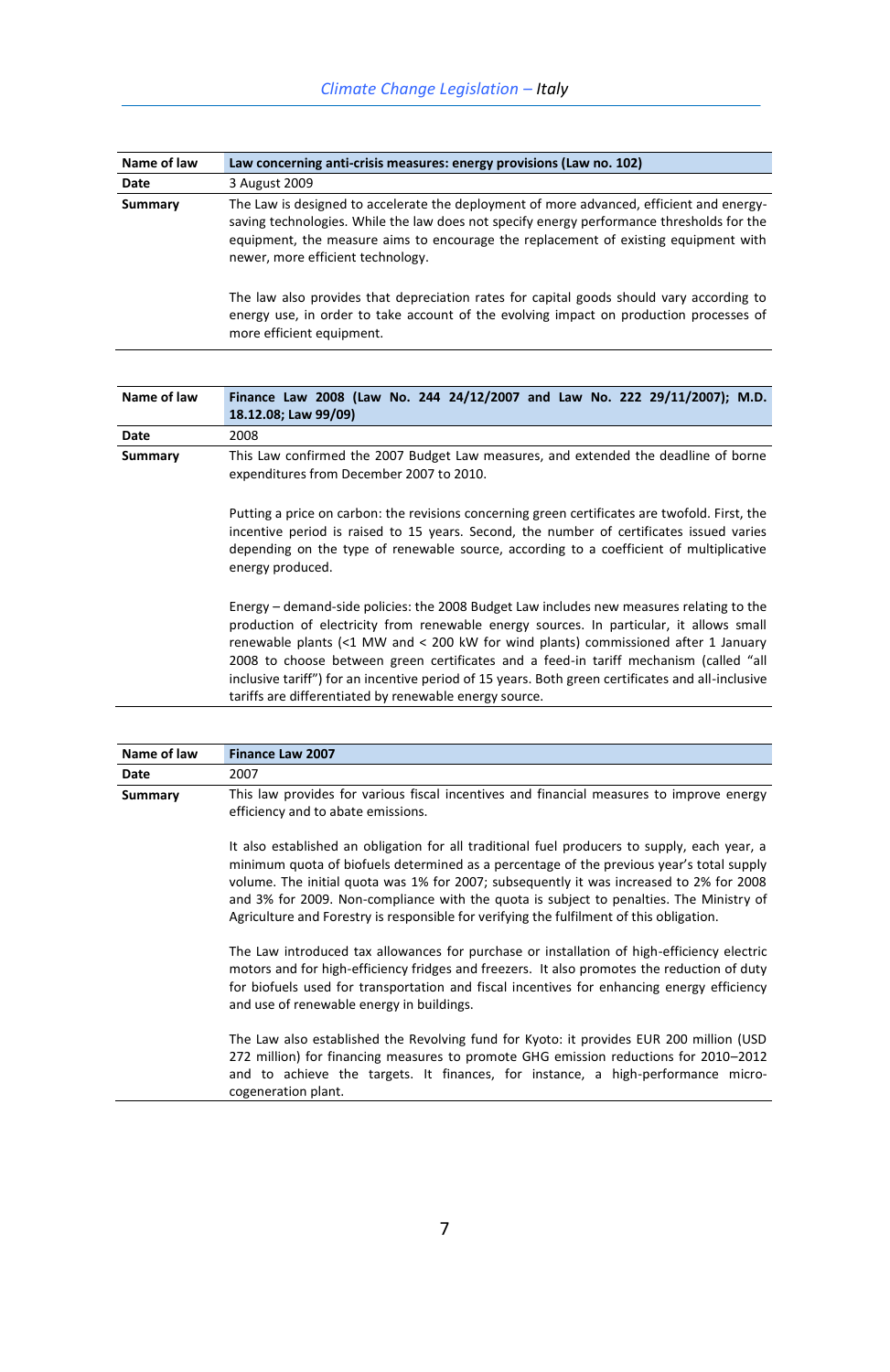| Name of law | Reorganisation of Energy Sector Regulation (Law no. 239)                                                                                                                                                                                                                                                                               |
|-------------|----------------------------------------------------------------------------------------------------------------------------------------------------------------------------------------------------------------------------------------------------------------------------------------------------------------------------------------|
| Date        | 23 August 2004                                                                                                                                                                                                                                                                                                                         |
| Summary     | In 2004, the Italian government devolved power to Italian regions to promote energy<br>efficiency and renewable energy sources while maintaining the national scale of such<br>promotion.                                                                                                                                              |
|             | Energy – demand-side policies: several measures served to reorganise the energy markets<br>and encourage competition, including the expansion of green certificate trading from<br>renewable and CHP projects to include hydrogen. The law also reduces the size of green<br>certificates from the initial value of 100 MWh to 50 MWh. |

| Name of law | Fund for GHG emissions reduction and energy efficiency (Finance Law 2001 Art. 10)                                                                                                                                                                                                                        |
|-------------|----------------------------------------------------------------------------------------------------------------------------------------------------------------------------------------------------------------------------------------------------------------------------------------------------------|
| Date        | 2001                                                                                                                                                                                                                                                                                                     |
| Summary     | The financial law, approved at the end of the year 2000, establishes a fund for the<br>reduction of atmospheric emissions and the promotion of energy efficiency and<br>sustainable energy sources. The fund is financed from a portion equal to 3% of the receipts<br>accruing from Italy's carbon tax. |
|             | The fund will finance up to 80% of the cost of programmes for installation of solar<br>collectors (mostly PV), particularly in southern Italy. The fund will also finance reforestation<br>programmes to increase absorption of $CO2$ .                                                                  |

## *Italy: Executive portfolio*

| <b>Name of Policy</b> | <b>National Energy Strategy (Interministerial Decree of 8 March 2013)</b>                                                                                                                                                                                                                                                                                                                        |
|-----------------------|--------------------------------------------------------------------------------------------------------------------------------------------------------------------------------------------------------------------------------------------------------------------------------------------------------------------------------------------------------------------------------------------------|
| Date                  | 8 March 2013                                                                                                                                                                                                                                                                                                                                                                                     |
| Summary               | The National Energy Strategy (NES), which has a double time horizon (2020 and 2050),<br>directs efforts towards substantially improving the competitiveness of the energy system<br>and environmental sustainability.<br>The results expected by 2020 are:                                                                                                                                       |
|                       | Wholesale prices of all energy sources will be aligned with average European<br>average price levels, resulting in savings of about EUR9bn (USD11.3bn)/year in<br>the overall power and gas bill (from current EUR70bn (USD87.8bn) - assuming<br>same commodity prices).                                                                                                                         |
|                       | Expenditure on energy imports will be reduced by about EUR14bn<br>(USD17.6bn)/year from the present EUR62bn (USD77.8bn), and dependency on<br>foreign supplies from 84% to 67%, thanks to energy efficiency, increased<br>production from renewables, lower electricity imports and increased production<br>from national resources.                                                             |
|                       | Private investment of EUR180bn (USD213bn) will be supported by incentives<br>between now and 2020 in renewables and energy efficiency and in traditional<br>sectors (electricity and gas networks, re-gasification plants, storage,<br>hydrocarbon development).                                                                                                                                 |
|                       | GHG emissions will fall by about 21% compared to the 2005 level, exceeding the<br>European 20-20-20 targets for Italy.                                                                                                                                                                                                                                                                           |
|                       | Renewable energy sources will account for 19-20% of gross final consumption<br>(compared with about 10% in 2010). This is equivalent to 22-23% of primary<br>energy consumption, while fossil fuel use will fall from 86% to 76%. Renewables<br>will become the primary source in the electricity sector together with gas,<br>accounting for 34-38% of consumption (compared with 23% in 2010). |
|                       | Primary consumption will fall by about 24% by 2020 compared with the<br>reference scenario (an estimated 4% below 2010 levels); this exceeds the<br>European 20-20-20 targets of -20%, thanks mainly to energy efficiency<br>measures.                                                                                                                                                           |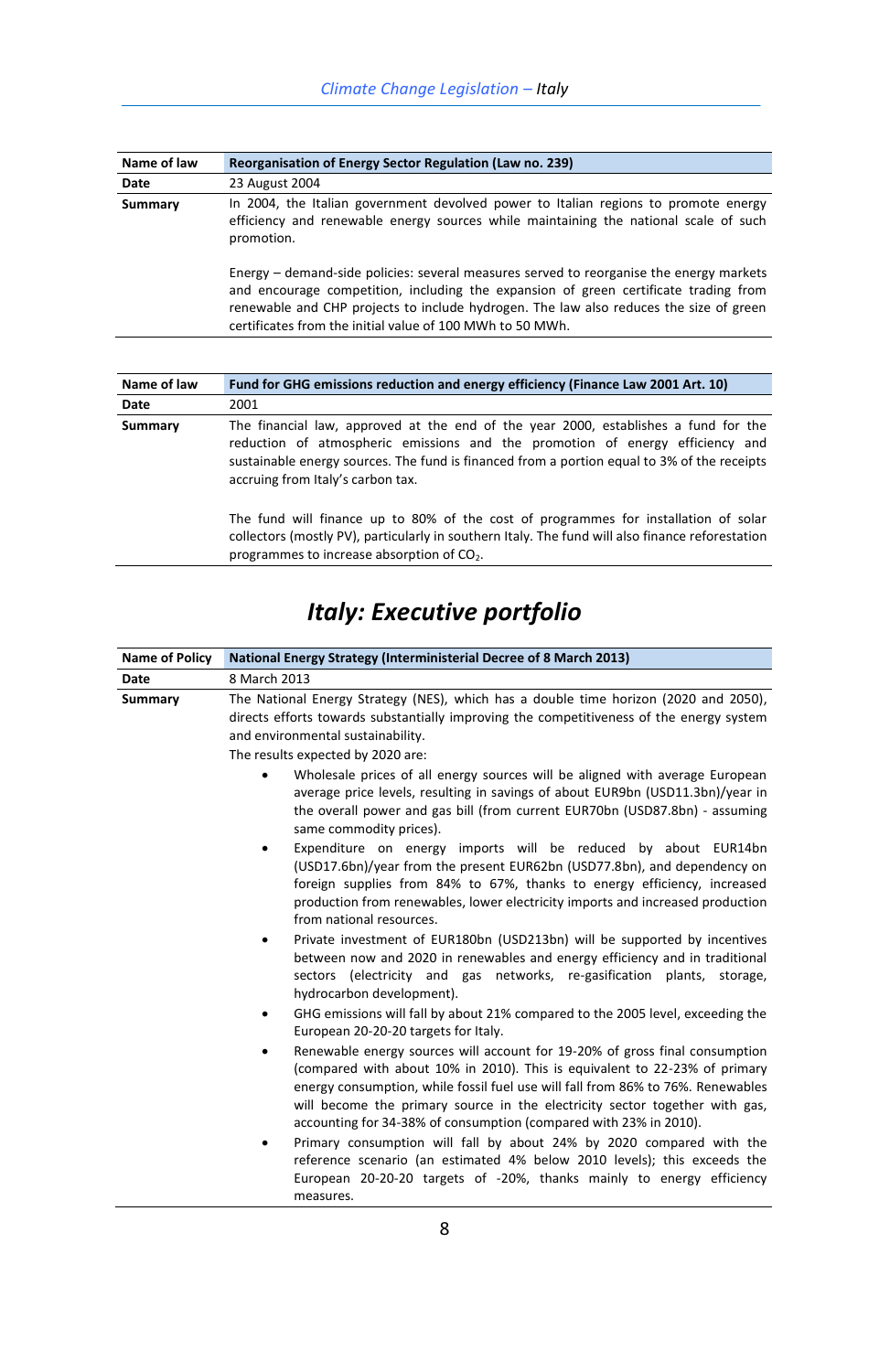To attain these results, the strategy formulates seven priorities, each with specific supporting measures already set in motion or currently being defined:

- Fostering Energy Efficiency
- Promoting a competitive gas market, integrated with the other European markets and with aligned prices
- Developing renewable in a sustainable way, in order to exceed the European targets ("20-20-20"), while at the same time keeping energy bills competitive
- Developing an efficient electricity market fully integrated with the European market; with gradual integration of renewable power production
- Restructuring the refining industry and the fuel distribution network, to achieve a more sustainable system competitive on the European level
- Sustainably raising national hydrocarbons production, which will bring major economic and employment benefits, while observing the highest international standards in terms of security and environmental protection
- Modernising governance of the energy sector to make decision-making processes more effective and more efficient
- Research and development will play a key role in developing technologies that allow for a more competitive and sustainable energy system

The NES lays down long-term indicative objectives for 2050. Among the most important:

- The need to strengthen efforts in energy efficiency. Primary consumption will have to fall in the range of 17-26% by 2050 compared to 2010, by decoupling economic growth from energy consumption. In particular, efforts in building and transport will be critical
- The high penetration of renewable energy, than in any of the scenarios envisaged at the time is expected to reach levels of at least 60% of gross final consumption by 2050, with much higher levels in the electricity sector. In addition to the need of research and development for the reduction of costs, it will be fundamental to rethinking the market and network infrastructure
- A substantial increase in the degree of electrification, which will almost double by 2050, reaching at least 38%, particularly in electricity and transport
- The key role of gas for the energy transition, despite a reduction of its weight both in percentage and in absolute value in the span of the scenario

| Name of Policy | Thermal account, incentive schemes set up by Ministerial Decree No 12/2012                                                                                                                                                                                                                                                                                                                                                                   |
|----------------|----------------------------------------------------------------------------------------------------------------------------------------------------------------------------------------------------------------------------------------------------------------------------------------------------------------------------------------------------------------------------------------------------------------------------------------------|
| Date           | 2 January 2013                                                                                                                                                                                                                                                                                                                                                                                                                               |
| Summary        | The Thermal Account is the first nationwide direct incentive scheme for the generation of<br>renewable thermal energy, and the first scheme encouraging public authorities to<br>implement energy efficiency actions in buildings and technical installations.                                                                                                                                                                               |
|                | The scheme is addressed to public authorities and to private parties i.e. individuals,<br>condominiums, businesses and farms. GSE (Energy Service Operator) is in charge of<br>implementing and managing the scheme. It also awards, disburses and revokes incentives<br>and it is in charge of monitoring and checks.                                                                                                                       |
|                | ENEA (National Agency for New Technologies, Energy and Sustainable Economic<br>Development) assists GSE in preparing the technical rules for implementing the decree and<br>takes part in the verifications. It also provides specialist assistance to GSE in monitoring<br>activities and, again in cooperation with GSE, draws up an annual report.<br>The Thermal Account supports the following energy efficiency actions implemented by |
|                | public authorities:                                                                                                                                                                                                                                                                                                                                                                                                                          |
|                | thermal insulation of walls                                                                                                                                                                                                                                                                                                                                                                                                                  |
|                | replacement of windows                                                                                                                                                                                                                                                                                                                                                                                                                       |
|                | installation of screening and shading systems<br>٠                                                                                                                                                                                                                                                                                                                                                                                           |
|                | replacement of heating systems with condensing boilers                                                                                                                                                                                                                                                                                                                                                                                       |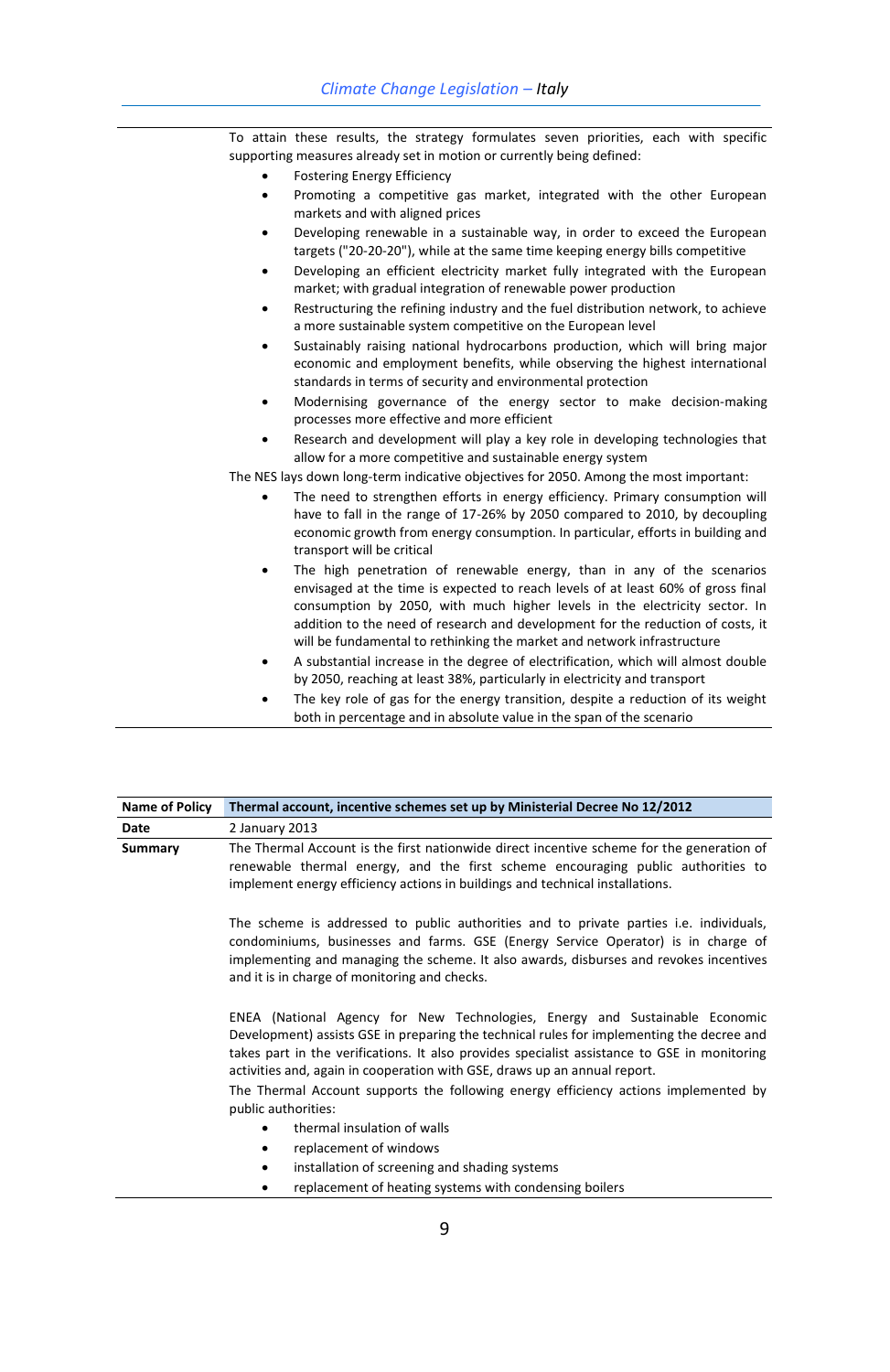- It also support production of heat from renewable sources:
- replacement of heat generators with electrical and gas heat pumps, including heat pumps for the production of sanitary hot water
- replacement of heat generators with biomass-fed heat generators, heating fireplaces and
- stoves
- installation of solar thermal collectors and solar cooling systems

The maximum power limit in order to qualify for the incentive is 1,000 thermal kW or  $1,000m<sup>2</sup>$  of surface area for thermal solar systems. In the case of energy efficiency actions, an expenditure ceiling has been set for each type of action.

| <b>Name of Policy</b> | Special fund to support the implementation of energy efficiency targets (Decree Law no.<br>40)                                                                                                                                                                                                                                                       |
|-----------------------|------------------------------------------------------------------------------------------------------------------------------------------------------------------------------------------------------------------------------------------------------------------------------------------------------------------------------------------------------|
| Date                  | 25 March 2010                                                                                                                                                                                                                                                                                                                                        |
| Summary               | This decree established a special fund for the implementation of objectives related to<br>energy efficiency, environmental protection and workplace safety. The Decree specifies the<br>activities towards which funding is dedicated.                                                                                                               |
|                       | The fund provides incentives for the following: High efficiency appliances; replacing<br>motorcycles; purchase of new energy efficient buildings; purchase and installation of<br>inverters; high efficiency motors; uninterruptible power sources; purchase of newer and<br>more efficient farm machinery and machinery for construction and boats. |

| <b>Name of Policy</b> | Cleaner vehicle purchase incentives (Decree Law No. 5 of 2009)                                                                                                                                                                                                                                                                                 |
|-----------------------|------------------------------------------------------------------------------------------------------------------------------------------------------------------------------------------------------------------------------------------------------------------------------------------------------------------------------------------------|
| Date                  | 2009                                                                                                                                                                                                                                                                                                                                           |
| Summary               | In February 2009, as part of measures aimed at supporting industrial sectors in crisis, the<br>Council of Ministers launched a temporary incentive scheme for consumers to replace their<br>old vehicles with new ones meeting certain environmental criteria.                                                                                 |
|                       | Energy – demand-side policies: the scheme applies to cars, light commercial vehicles, as<br>well as motorcycles and scooters. The incentives are provided in the form of a discount<br>obtained by consumers directly from the dealers, who in turn receive this as a tax credit.                                                              |
|                       | A bonus of EUR1,500 (USD1,882) is provided when a car more than nine years old and<br>meeting Euro 0, 1 or 2 standards is exchanged for a new vehicle meeting Euro 4 or 5<br>standards and that emits a maximum of 130g CO2/km for diesel cars or 140g CO2/km for<br>others. The exchanged vehicle must have been registered by December 1999. |
|                       | This can be combined with a purchase incentive of EUR 1,500 should the new vehicle run<br>on electricity, hydrogen or methane. Similar bonuses are provided for lightweight<br>commercial vehicles, motorcycles and scooters.                                                                                                                  |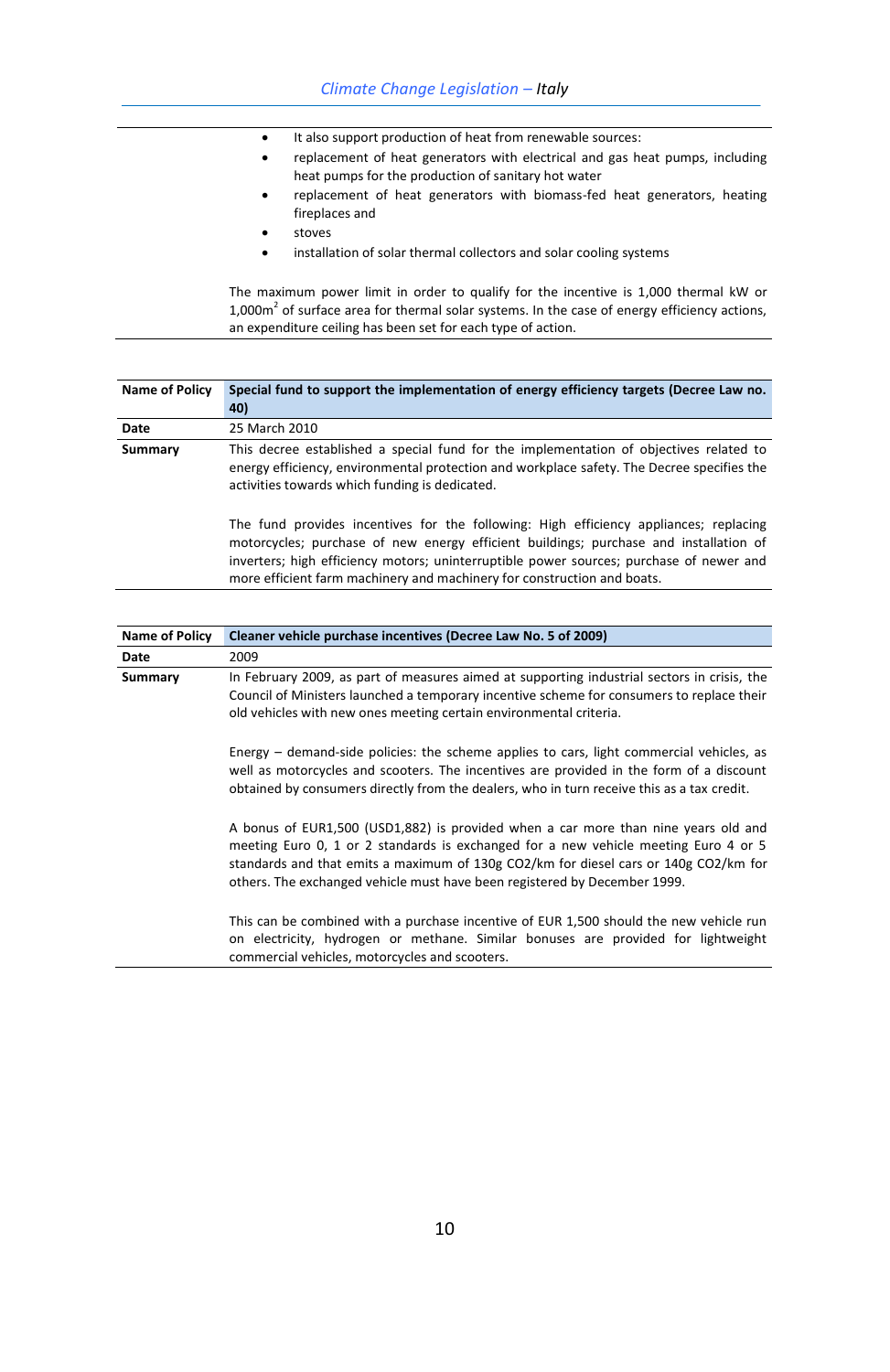| <b>Name of Policy</b> | Climate Change Action Plan (CIPE Deliberation No. 135/2007)                                                                                                                                                                                                                                                                    |
|-----------------------|--------------------------------------------------------------------------------------------------------------------------------------------------------------------------------------------------------------------------------------------------------------------------------------------------------------------------------|
| Date                  | 2007                                                                                                                                                                                                                                                                                                                           |
| Summary               | In June 2007, a revision of the national guidelines on GHG reduction was approved. The<br>environment committee set out a comprehensive action plan aimed at helping Italy comply<br>with GHG reduction targets under the Kyoto Protocol.                                                                                      |
|                       | Energy supply: among the proposals was a ban on the sale of household appliances ranked<br>below A on the EU energy efficiency labelling scale. The industrial sector would be<br>encouraged to switch to low energy devices and install more efficient engines and motors.<br>Small and medium sized firms would be targeted. |
|                       | Energy saving is encouraged through various incentives aimed at industrial and domestic<br>consumers. Under a new system of energy tariffs, heavy users and daytime users pay more<br>per unit of energy.                                                                                                                      |
|                       |                                                                                                                                                                                                                                                                                                                                |

| <b>Name of Policy</b> | New Feed-In premium for photovoltaic systems (Ministerial Decree)                                                                                                                                                                                                                                                     |
|-----------------------|-----------------------------------------------------------------------------------------------------------------------------------------------------------------------------------------------------------------------------------------------------------------------------------------------------------------------|
| Date                  | 19 February 2007                                                                                                                                                                                                                                                                                                      |
| Summary               | The decree introduced a new version of the feed-in premium scheme applied to<br>photovoltaic plants connected to the grid by individuals, registered companies,<br>condominiums and public bodies, with a nominal capacity higher than 1 kWp (output<br>power achieved by a Solar module under full solar radiation). |
|                       | The decree provided a set of tariffs, valid for a period of 20 years, with a bonus in cases of a<br>high degree of photovoltaic integration in the buildings.                                                                                                                                                         |

| <b>Name of Policy</b> | White Certificate Trading for End-Use Energy Efficiency                                                                                                                                                                                                                                                                                                                                              |
|-----------------------|------------------------------------------------------------------------------------------------------------------------------------------------------------------------------------------------------------------------------------------------------------------------------------------------------------------------------------------------------------------------------------------------------|
| Date                  | 2005                                                                                                                                                                                                                                                                                                                                                                                                 |
| Summary               | Two Decrees voted in 2004 require electricity and gas suppliers to help their customers<br>save energy and engendered the 2005 White Certificates trading scheme.                                                                                                                                                                                                                                    |
|                       | The two decrees repealed two previous decrees of 2001 about the identification of<br>quantitative national targets for energy savings and development of renewable sources.                                                                                                                                                                                                                          |
|                       | Energy – demand-side policies: In compliance with specific energy conservation targets, all<br>Italian electricity and gas distributors with at least 100,000 end customers at the close of<br>2001 can – as of May 2006 – trade white certificates of certified energy savings.                                                                                                                     |
|                       | The white certificates represent marketable documents issued by the Energy Market<br>Administrator testifying the energy saved by the energy distribution companies – as well as<br>by their controlled partnerships – and by the Energy Service Companies (ESCO). The white<br>certificates can be exchanged by means of bilateral contracts, or in the frame of a specific<br>market ruled by GME. |
|                       | Energy service providers, subsidiaries of electricity and gas distributors and distributors<br>themselves will all sell energy efficiency certificates (white certificates) each representing<br>primary energy savings of one tonne of oil equivalent (toe).                                                                                                                                        |
|                       | Distribution companies must meet specified energy savings targets, either by<br>implementing energy conservation projects that benefit their customers, which will earn<br>them white certificates, or through the purchase of white certificates produced by energy<br>conservation projects undertaken by others.                                                                                  |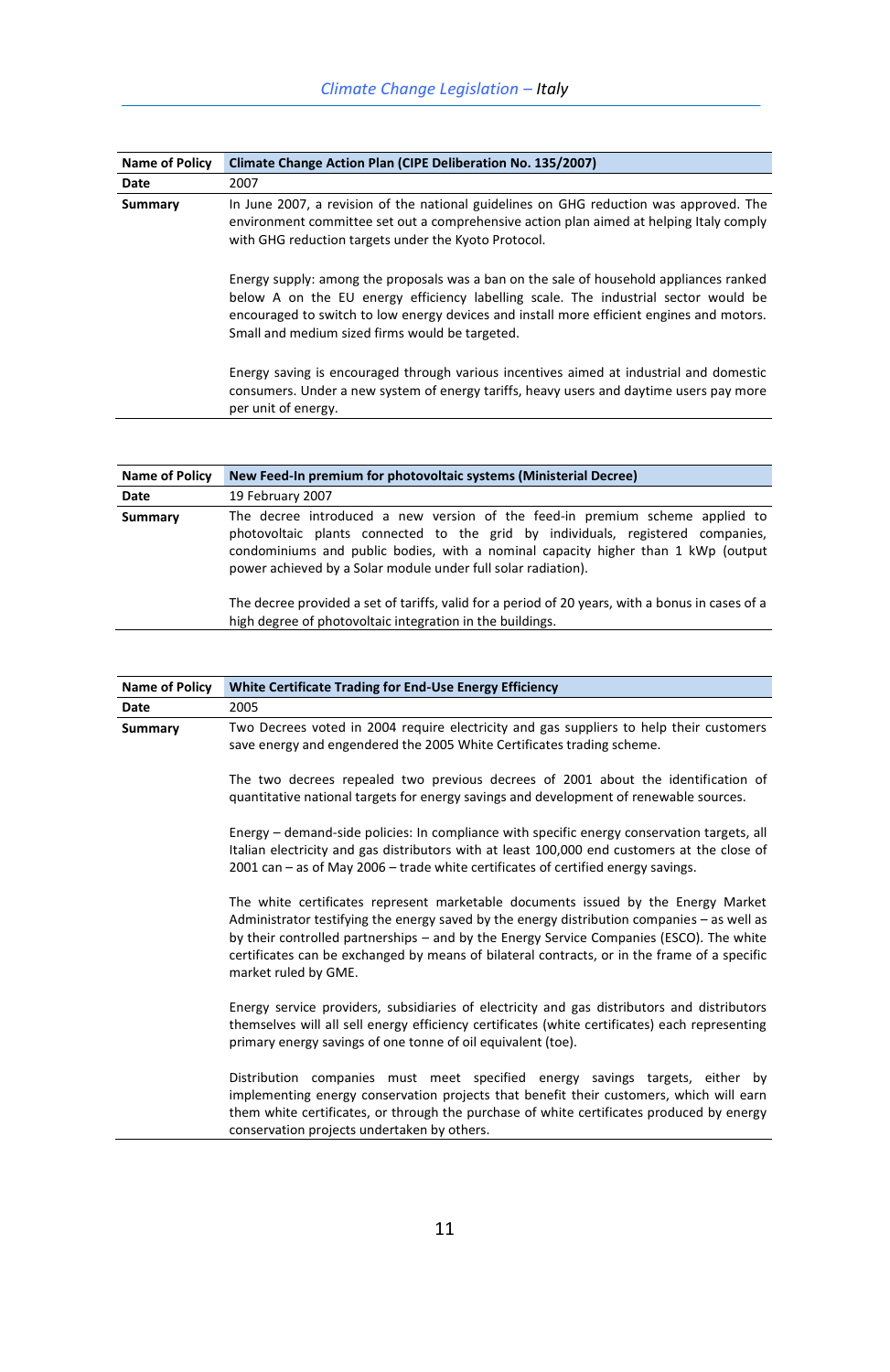| <b>Name of Policy</b> | Biofuel (decree no. 128/2005)                                                                                                                                                                                       |
|-----------------------|---------------------------------------------------------------------------------------------------------------------------------------------------------------------------------------------------------------------|
| Date                  | 2005                                                                                                                                                                                                                |
| Summary               | This Decree established a national indicative target of 2.5% of substitution of traditional<br>fuels with biofuels by 31 December 2010. From 1 January 2007 the quota for that date has<br>been increased to 5.75%. |

| <b>Name of Policy</b> | Introduction of the Green Certificates System (Legislative decree 79/99 of 16 March 1999<br>entitled; Ministry of Productive Activities decree 18.03.02; Followed by Ministry of<br>Productive Activities decree 14.03.04, implementing the rules for the green certificates)                                                                                                                                                                                                                                                                         |
|-----------------------|-------------------------------------------------------------------------------------------------------------------------------------------------------------------------------------------------------------------------------------------------------------------------------------------------------------------------------------------------------------------------------------------------------------------------------------------------------------------------------------------------------------------------------------------------------|
| Date                  | 2002                                                                                                                                                                                                                                                                                                                                                                                                                                                                                                                                                  |
| Summary               | This legislation completes the introduction of a cap-and-trade mechanism to promote<br>renewable energy sources. It introduces the green certificates that producers and<br>importers can buy.                                                                                                                                                                                                                                                                                                                                                        |
|                       | Energy – demand-side policies: the 1999 Electricity Liberalisation Act and Decrees from the<br>Ministries of Trade and Industry and of Environment introduced a cap-and-trade<br>mechanism to promote renewable energy sources. It required Italian energy producers and<br>importers (producing or importing more than 100 GWh/year from conventional sources) to<br>ensure that a certain quota of electricity fed into the grid comes from renewable energy<br>sources, aiming at a general reduction of CO2 emissions of about 4Mt – 6Mt by 2006. |
|                       | A 2% quota obligation was set, strengthened in 2003 and again in 2008. Producers and<br>importers can comply with the obligation by means of green certificates. They can buy<br>those certificates through bilateral contracts or by participating in the green certificates<br>platform (managed by GME, the energy markets operator).                                                                                                                                                                                                              |
|                       | Suppliers can fulfil the obligation by buying green certificates from eligible new renewable<br>energy plants, by building new renewable energy plants or by importing electricity from<br>new renewable energy plants from countries with similar instruments on the basis of<br>reciprocity. Renewable energy producers in operation before 31 December 2007 can<br>obtain green certificates for 12 years. Subsequent regulatory interventions have increased<br>the incentive period to 15 years.                                                 |

| <b>Name of Policy</b> | Inter-Ministerial Technical Committee for GHG emissions (CIPE resolution 123/2002)                                                                                                                                                                                                                                                                                                                                                                                                                                                                                                                                                                                                                                                                                                                                                           |
|-----------------------|----------------------------------------------------------------------------------------------------------------------------------------------------------------------------------------------------------------------------------------------------------------------------------------------------------------------------------------------------------------------------------------------------------------------------------------------------------------------------------------------------------------------------------------------------------------------------------------------------------------------------------------------------------------------------------------------------------------------------------------------------------------------------------------------------------------------------------------------|
| Date                  | 2002                                                                                                                                                                                                                                                                                                                                                                                                                                                                                                                                                                                                                                                                                                                                                                                                                                         |
| <b>Summary</b>        | The resolution established an Inter-Ministerial Technical Committee for GHG emissions<br>(CTE). The CTE is chaired by the Ministry of the Environment, Land and Sea and is<br>constituted at the level of general directors and integrated with representatives of the<br>Prime Minister's office, along with representatives of the Ministries of Economy and<br>Finance, Economic Development, Agricultural, Food and Forestry Policies, Infrastructures,<br>Transport, University and Research, Foreign Affairs and of Regions. The main task of the<br>CTE is to monitor GHG emissions, evaluate the implementation of policies and measures<br>identified in the national strategy of GHG emissions and assist the Ministry of the<br>Environment, Land and Sea in elaborating the national plan for the reduction of GHG<br>emissions. |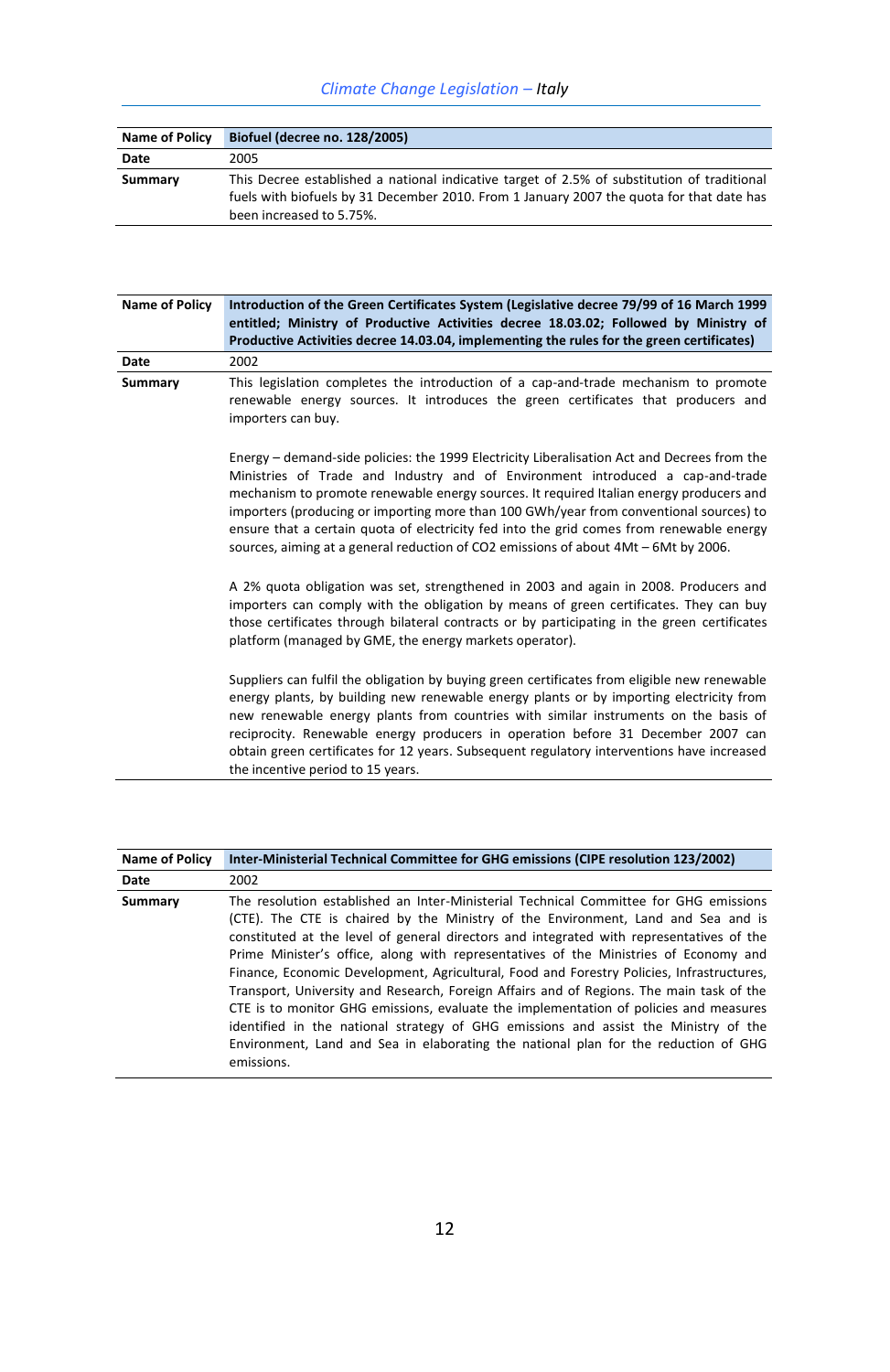| <b>Name of Policy</b> | <b>Strategy to Cut National Greenhouse Gas Emissions (Kyoto implementation)</b>                                                                                                                                                                                                                                                      |
|-----------------------|--------------------------------------------------------------------------------------------------------------------------------------------------------------------------------------------------------------------------------------------------------------------------------------------------------------------------------------|
| Date                  | 2002                                                                                                                                                                                                                                                                                                                                 |
| Summary               | The Environment Ministry released the government's strategy to cut national GHG<br>emissions by 6.5% on 1990 levels by 2008-2012, as agreed under the Kyoto Protocol.                                                                                                                                                                |
|                       | Putting a price on carbon: the plan relies on the Protocol's three flexible mechanisms of<br>emissions trading and joint projects with other countries to deliver over half of the<br>required emissions cuts.                                                                                                                       |
|                       | Emission reduction targets: the estimated 93 million tonnes of $CO2$ cuts are to be achieved<br>through existing $-$ but yet to be implemented $-$ plans (reducing emissions by 52 million<br>tonnes) plus reforestation (minus 10.2 million tonnes). The remaining 30m tonnes are to<br>be cut through measures yet to be detailed. |

| <b>Name of Policy</b> | Utility targets for increasing energy efficiency/introduction of white certificates<br>(Ministerial Decree)                                                                                                                                                                                                                                                                                          |
|-----------------------|------------------------------------------------------------------------------------------------------------------------------------------------------------------------------------------------------------------------------------------------------------------------------------------------------------------------------------------------------------------------------------------------------|
| Date                  | 24 April 2001, amended 2007                                                                                                                                                                                                                                                                                                                                                                          |
| Summary               | Ministerial decrees of 2000 and subsequent amendments establish national targets for<br>increasing energy efficiency in end-uses of energy up to 2012 for electricity and gas<br>distributors. Italian Distribution System Operators (DSO) of gas and electricity with more<br>than 100,000 customers were obliged to achieve energy savings not lower than the target<br>defined within the scheme. |
|                       | Companies that carry out energy efficiency improvement projects related to district<br>heating, including use of renewable energy sources and technologies, may obtain white<br>certificates, tradable on a specific environmental exchange managed by GME.<br>The 2007 amendment extended the system to 2012 and extended the scope of the                                                          |
|                       | programme to companies with more than 50,000 customers.                                                                                                                                                                                                                                                                                                                                              |

| <b>Name of Policy</b> | National Plan for Biofuels and Biomass (CIPE resolutions: 15/02/2000 [PROBIO];<br>24/06/1998 [PNERB]; 18/06/1999 [PNVBAF])                                                                                                                                                                                                                                                                                                                                                                     |
|-----------------------|------------------------------------------------------------------------------------------------------------------------------------------------------------------------------------------------------------------------------------------------------------------------------------------------------------------------------------------------------------------------------------------------------------------------------------------------------------------------------------------------|
| Date                  | 2000                                                                                                                                                                                                                                                                                                                                                                                                                                                                                           |
| Summary               | The Biomass Fuels National Plan (PROBIO) aims to promote the deployment of biomass to<br>replace fossil fuels through incentive systems. This is projected to affect mainly the<br>agricultural, transportation and energy sectors.                                                                                                                                                                                                                                                            |
|                       | It represents the first operative tool of the two CIPE resolutions "National Programme for<br>the Valorisation of Agricultural and Forestry Biomass (PNVBAF)" and the "National<br>Programme for the Energy Valorisation of Biomass (PNERB)", which set goals for the<br>reduction of GHGs (3–4% by 2010/12), the production of renewable energy from agro-<br>forestry products and by-products, the development of eco-compatible agricultural<br>methods and increased use of energy crops. |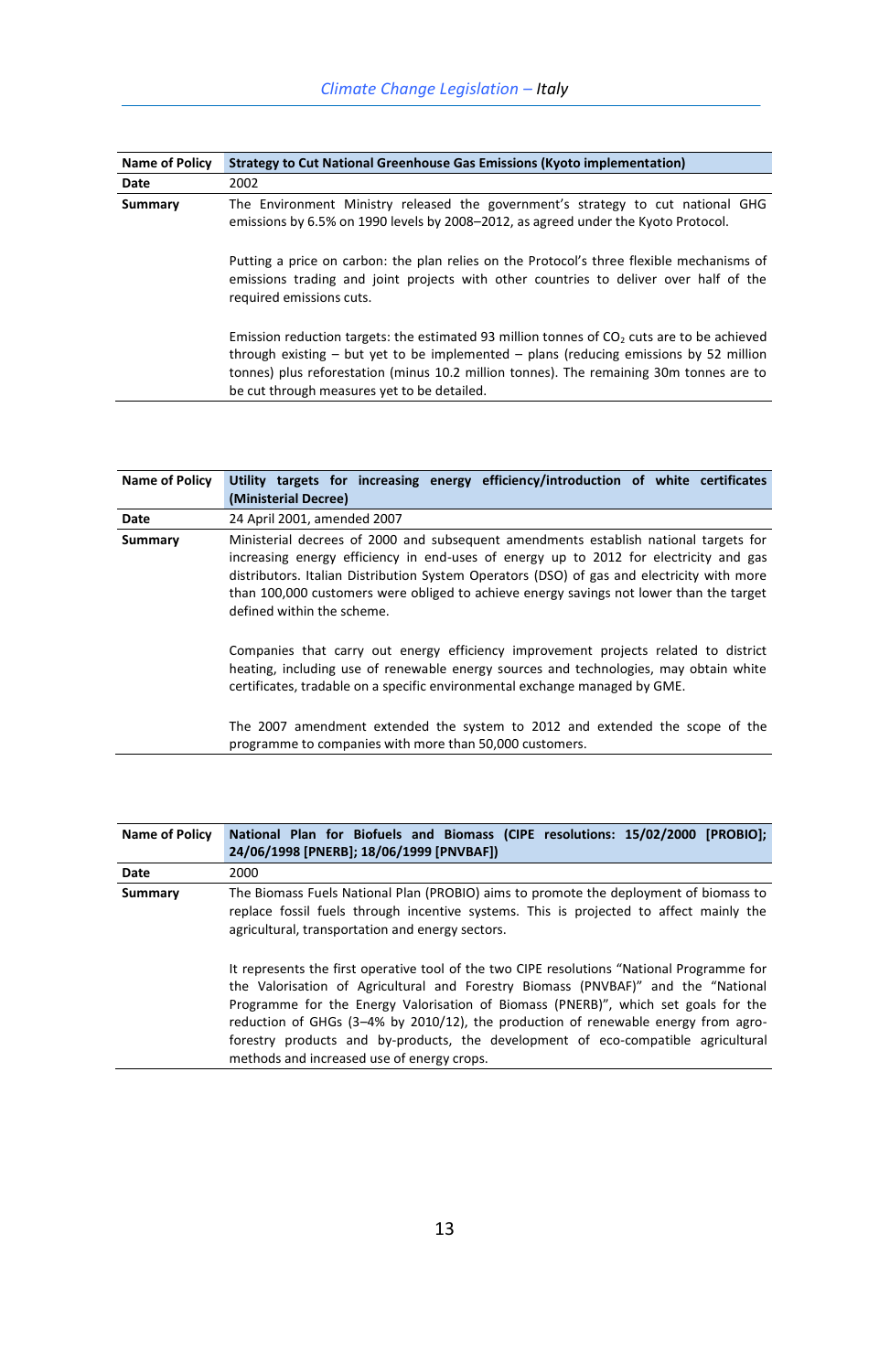| <b>Name of Policy</b> | Provisions on GHG emissions reduction (Kyoto targets) (CIPE resolutions: 137/98; 126/99;<br>123/02; Budget Law 2007; Ministerial decree 25.11.2008)                                                                                                                                                                                                                                              |
|-----------------------|--------------------------------------------------------------------------------------------------------------------------------------------------------------------------------------------------------------------------------------------------------------------------------------------------------------------------------------------------------------------------------------------------|
| Date                  | 1998                                                                                                                                                                                                                                                                                                                                                                                             |
| Summary               | The resolution establishes the guidelines for national policies and measures for GHG<br>emissions reduction. It also sets the targets of such reduction for 2008–2012.                                                                                                                                                                                                                           |
|                       | A further CIPE deliberation known as the "Italian white paper on renewable energy"<br>identifies, for each renewable source, the targets that have to be achieved in order to<br>realise the planned reduction and the relative strategies and instruments needed. In 2002<br>the targets were revised, setting new reduction targets of 6.5% (from 1990 levels) for the<br>period of 2008-2012. |